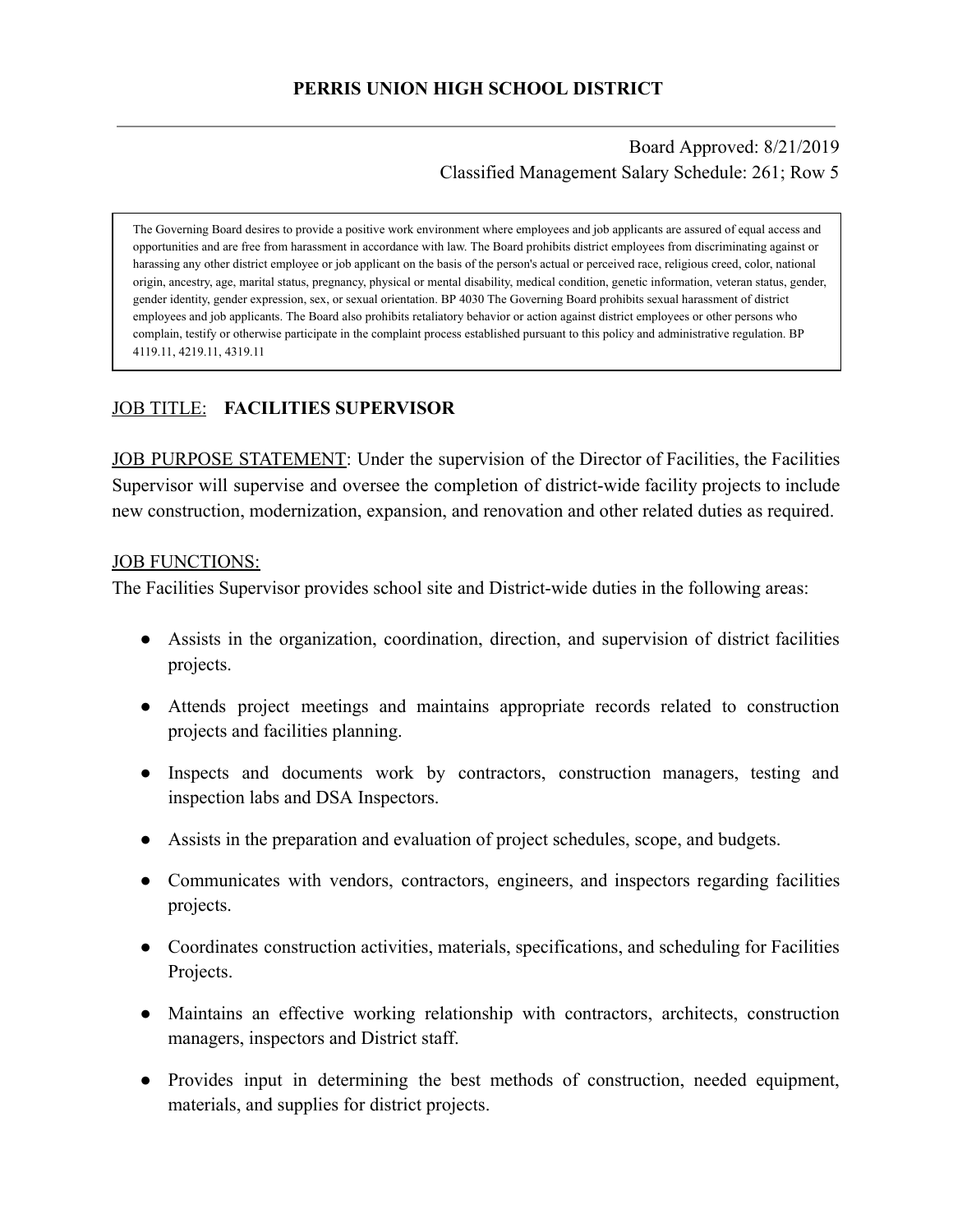## JOB TITLE: FACILITIES SUPERVISOR PAGE 2 of 4

- Assists in the preparation of written materials for use in bid advertisements, pre-bid job walks and pre-construction meetings.
- Reads and interprets project documents such as architectural drawings and specification.
- Assists in the review of plans and specifications prior to bidding projects.
- Serves as a liaison, coordinates activities between the District and engineers, architects, contractors, planners, building inspectors, and various agencies.
- Serves as a project manager and district representative, coordinating the planning, construction, and renovation of district facilities.
- Works to ensure projects are coordinated with appropriate staff.
- Review change orders and recommends approval or denial.
- Assists in the preparation of notices of completion; provides technical support on contractor claims and disputes.
- Coordinate project close-out activities including financial records, receiving project closeout documents and contractor payment records.
- Coordinates project warranty repairs, maintains warranty records to include repairs and warranty timelines.
- Assists in reviewing requests for school site improvements and building

Modifications and renovations.

- Works collaboratively with school sites during construction activities to include written and verbal communications related to construction activities.
- Prepares cost estimates for projects to include material, equipment and labor and all items necessary for project completion.
- Ensures construction projects are carried out in a safe manner.
- Performs other related duties as assigned.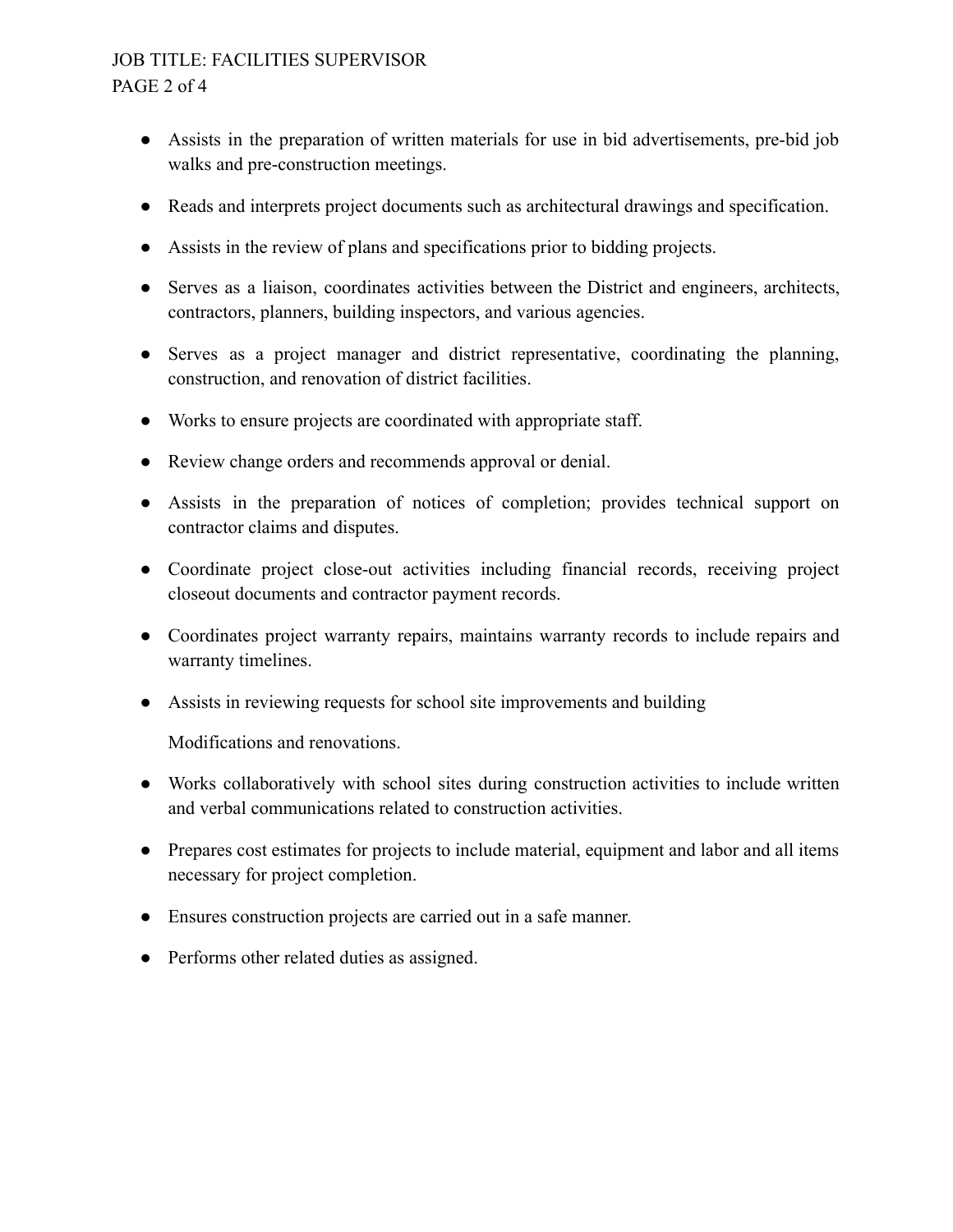# JOB TITLE: FACILITIES SUPERVISOR PAGE 3 of 4

#### SKILLS, KNOWLEDGE AND ABILITIES:

- Construction techniques and procedures, administration, bidding, and labor compliance regulations
- Techniques in construction project planning and development
- Techniques of management and staff development
- Effective communication skills
- Principles of organization and management
- Interpretation of legislation and development of policies related to facilities development
- Preparation of financial plans and budgets, estimation of construction and repair costs
- Administration and management of facilities funding sources and the ability to provide input on budgets and facilities accounting.
- Knowledge in the preparation of plans and specifications for contract work
- Interpretation of plans and specifications
- Communication with individuals and groups effectively including preparation of written and oral reports
- Establishment and maintenance of positive working relationships with staff, architects, contractors, inspectors, and appropriate city, county, state, governmental and other agencies
- Demonstration of good judgment and good problem solving skills
- Organization of tasks, setting of priorities, and meeting deadlines
- Management of multiple tasks.
- Direction, supervision & instruction of others.
- Presentation of a positive image of the school district to the public.
- Demonstrate willingness to participate, when necessary, in any phase of operations.
- Knowledge of safe work practices and procedures.